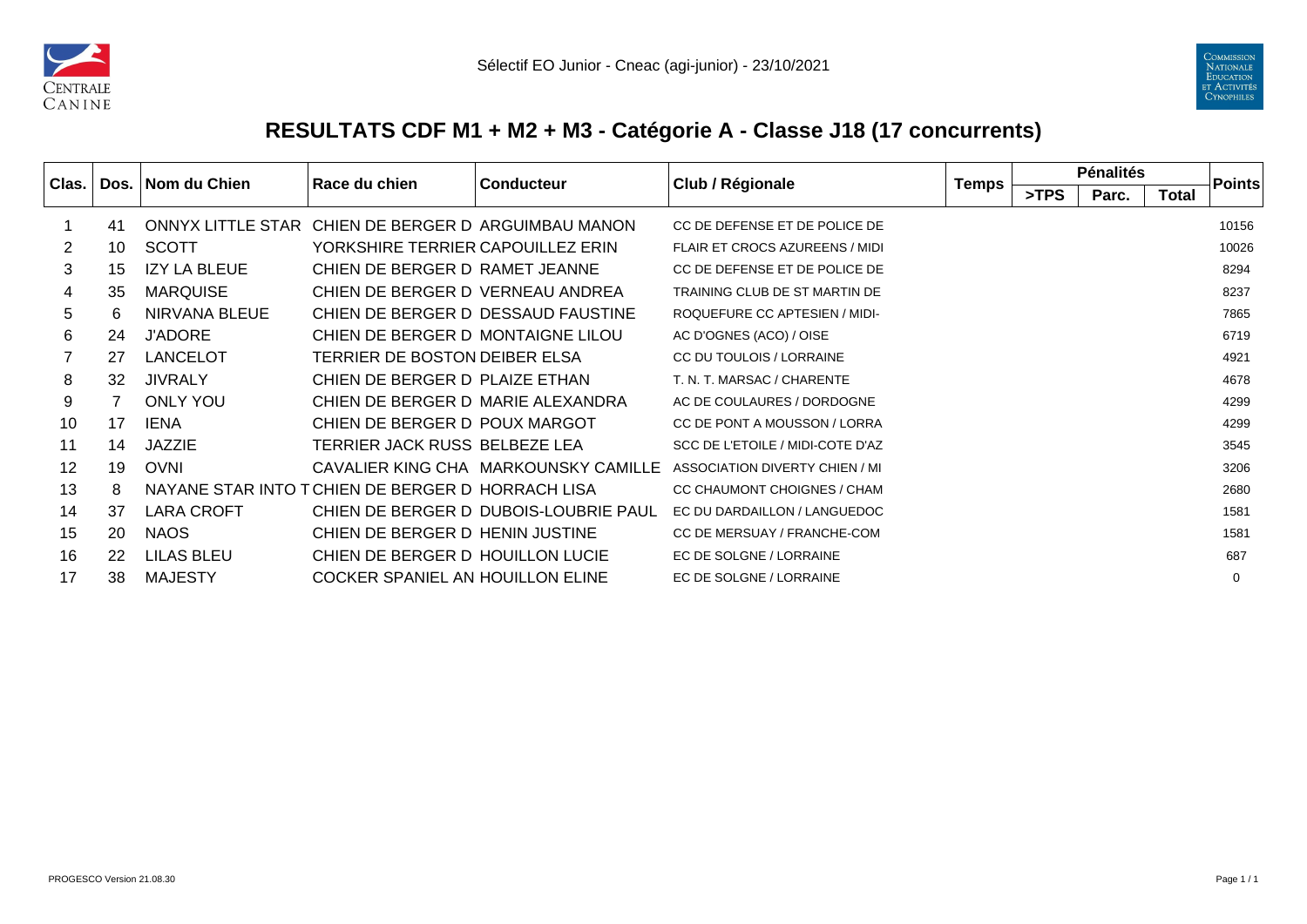



## **RESULTATS CDF M1 + M2 + M3 - Catégorie B - Classe J18 (16 concurrents)**

| Clas. |    | Dos. Nom du Chien                 | Race du chien                                     | <b>Conducteur</b> | Club / Régionale                                                                     | <b>Temps</b> | <b>Pénalités</b> |       |              | <b>Points</b> |
|-------|----|-----------------------------------|---------------------------------------------------|-------------------|--------------------------------------------------------------------------------------|--------------|------------------|-------|--------------|---------------|
|       |    |                                   |                                                   |                   |                                                                                      |              | >TPS             | Parc. | <b>Total</b> |               |
|       | 48 | <b>MILO</b>                       | TERRIER JACK RUSS MEDINA LISON                    |                   | A'CROC CHIEN 74 / RHONE-ALPES                                                        |              |                  |       |              | 14455         |
| 2     | 67 |                                   | LEGOLAS ESPRIT RE CHIEN DE BERGER D BEGUE ESTEBAN |                   | CC LEI CADEOU DE LA BOURINE /                                                        |              |                  |       |              | 10805         |
| 3     | 52 | <b>LUTINE</b>                     | CHIEN DE BERGER D HENIN SOPHIE                    |                   | CC DE MERSUAY / FRANCHE-COM                                                          |              |                  |       |              | 7421          |
| 4     | 39 | <b>ILUMIA</b>                     | CHIEN DE BERGER D HENIN SOPHIE                    |                   | CC DE MERSUAY / FRANCHE-COM                                                          |              |                  |       |              | 6820          |
| 5     | 70 |                                   | BLACK RIVER KENNE KELPIE AUSTRALIEN AVRIL EMY     |                   | CLUB EDUCATION ET ACTIVITES C                                                        |              |                  |       |              | 6416          |
| 6     | 12 | <b>JACK</b>                       | <b>CROISE</b>                                     | DIAS LEA          | CECDE MONT DE MARSAN / LAND                                                          |              |                  |       |              | 6160          |
|       | 49 | <b>JASMINE</b>                    | <b>BORDER COLLIE</b>                              | PARCHET CLARA     | EC THONONAISE / RHONE-ALPES                                                          |              |                  |       |              | 5846          |
| 8     | 64 | <b>HUDSON</b>                     | CHIEN DE BERGER D DELISLE CHLOE                   |                   | CC AIXOIS / MIDI-COTE D'AZUR                                                         |              |                  |       |              | 5030          |
| 9     | 50 | <b>NALA MANALA</b>                | CHIEN DE BERGER DAMIOT LISE                       |                   | CECDE MULHOUSE-BRUNSTATT /                                                           |              |                  |       |              | 4787          |
| 10    | 54 |                                   |                                                   |                   | JIBUS JUST LORD BL CHIEN DE BERGER D JOSEPH DIT LENCHON LI CECDE PONT-AUDEMER / EURE |              |                  |       |              | 3639          |
| 11    | 55 | <b>INOOK BLACK</b>                | CHIEN DE BERGER D TROUILLET CLARA                 |                   | TRAINING CLUB DE ST MARTIN DE                                                        |              |                  |       |              | 3639          |
| 12    | 62 | <b>NORA</b>                       | CHIEN DE BERGER D VERRIELE MARIE                  |                   | CC NIVERNAIS / BOURGOGNE                                                             |              |                  |       |              | 1868          |
| 13    | 58 | <b>JULIE DE LA VINCENT CROISE</b> |                                                   | DAVID LUCIE       | CECDE PONT-AUDEMER / EURE                                                            |              |                  |       |              | $\mathbf 0$   |
| 13    | 63 | <b>NESQUIK BLUE</b>               | CHIEN DE BERGER D VACHE ESTELLE                   |                   | CC JEAN BRASSET LA VALETTE /                                                         |              |                  |       |              | 0             |
| 13    | 56 | NOVA NESS                         | RETRIEVER DE LA NOSEGUY MANON                     |                   | SC 19 / CORREZE                                                                      |              |                  |       |              | $\Omega$      |
| 16    | 53 | <b>MOWGLY BROWN</b>               | CHIEN DE BERGER D EGMANN MAEVA                    |                   | TCC DE LUTTERBACH / HAUT RHIN                                                        |              |                  |       |              | $\Omega$      |
|       |    |                                   |                                                   |                   |                                                                                      |              |                  |       |              |               |